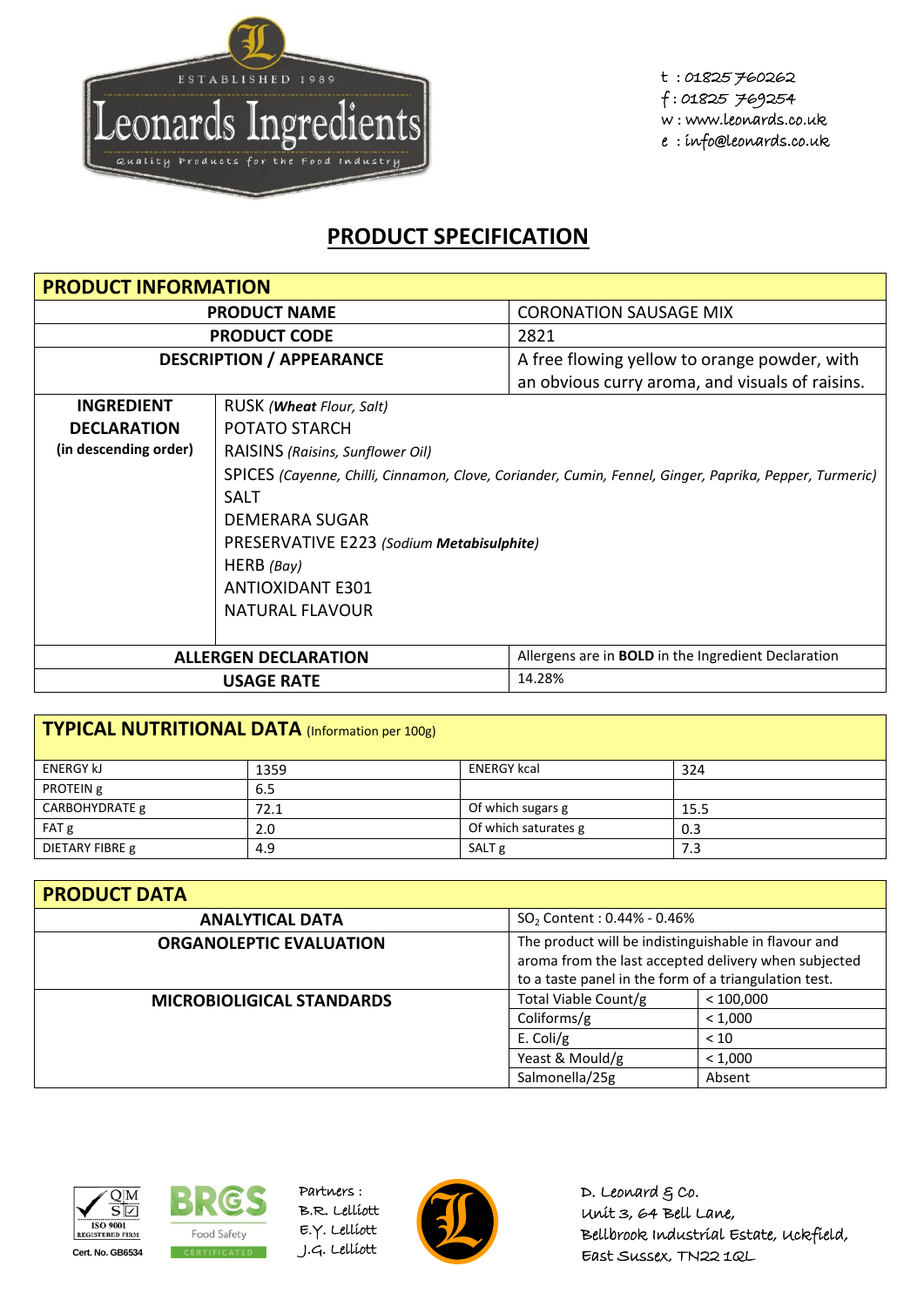

t : 01825 760262 f : 01825 769254 w : www.leonards.co.uk

e : info@leonards.co.uk

| <b>STORAGE &amp; PACKAGING</b>                                         |                                                                                                                                                                                                                       |              |                                                                                  |                |                |
|------------------------------------------------------------------------|-----------------------------------------------------------------------------------------------------------------------------------------------------------------------------------------------------------------------|--------------|----------------------------------------------------------------------------------|----------------|----------------|
| <b>PACKAGING</b>                                                       | 0.681 Kg in a 220 gauge, food grade, heat-seal polyethene bag. Five bags in a double walled<br>cardboard box.                                                                                                         |              |                                                                                  |                |                |
| <b>LABELLING</b>                                                       | Best Before Date, Batch Code, Product Name and Product Code, Weight                                                                                                                                                   |              |                                                                                  |                |                |
| <b>STORAGE</b>                                                         | In sealed containers in a cool, dry place, away from direct sunlight and free from<br>infestation                                                                                                                     |              |                                                                                  |                |                |
| <b>SHELF LIFE</b>                                                      |                                                                                                                                                                                                                       |              | Twelve months from date of manufacture when stored under recommended conditions. |                |                |
| <b>HANDLING PROCEDURES</b>                                             |                                                                                                                                                                                                                       |              | Normal good manufacturing procedures for non hazardous food ingredients apply    |                |                |
| <b>LEGISLATION &amp; WARRANTY</b><br><b>STATEMENT</b>                  | The product will be produced in accordance with all current relevant EU Legislation. The<br>information provided is given in good faith and is based upon the product data supplied by<br>the raw material suppliers. |              |                                                                                  |                |                |
| <b>CONFIDENTIALITY</b>                                                 | This specification and the information contained within it remains the property of D.<br>Leonard & Co. and must not be disclosed to any third party without the prior written<br>consent of D. Leonard & Co           |              |                                                                                  |                |                |
| <b>CONTAINS</b>                                                        |                                                                                                                                                                                                                       | Yes/No       | <b>Source</b>                                                                    | <b>Present</b> | <b>Present</b> |
|                                                                        |                                                                                                                                                                                                                       |              |                                                                                  | on Line        | <b>On Site</b> |
| Cereals containing Gluten: wheat, rye, barley, oats, spelt,            |                                                                                                                                                                                                                       | Y            | <b>Rusk</b>                                                                      | Υ              | Y              |
| kamut and their hybridized strains.                                    |                                                                                                                                                                                                                       |              |                                                                                  |                |                |
| <b>Eggs</b>                                                            |                                                                                                                                                                                                                       | N            |                                                                                  | N              | N              |
| <b>Fish</b>                                                            |                                                                                                                                                                                                                       | N            |                                                                                  | N              | $\mathsf{N}$   |
| <b>Crustaceans</b>                                                     |                                                                                                                                                                                                                       | N            |                                                                                  | N              | $\mathsf{N}$   |
| <b>Peanuts</b>                                                         |                                                                                                                                                                                                                       | $\mathsf{N}$ |                                                                                  | N              | N              |
| Soybeans                                                               |                                                                                                                                                                                                                       | N            |                                                                                  | Y              | Y              |
| Milk from all species                                                  |                                                                                                                                                                                                                       | $\mathsf{N}$ |                                                                                  | Ÿ              | Ÿ              |
| <b>Nuts</b>                                                            |                                                                                                                                                                                                                       | ${\sf N}$    |                                                                                  | N              | $\mathsf{N}$   |
| <b>Celery</b>                                                          |                                                                                                                                                                                                                       | N            |                                                                                  | Y              | Y              |
| Mustard all forms originating from the mustard plant<br>including oils |                                                                                                                                                                                                                       | N            |                                                                                  | Y              | Y              |
| <b>Sesame seeds</b>                                                    |                                                                                                                                                                                                                       | N            |                                                                                  | Y              | Y              |
| Sulphur dioxide and sulphites (>10mg/kg)                               |                                                                                                                                                                                                                       | Y            | <b>Sodium Metabisulphite</b>                                                     | Ÿ              | Y              |
| Lupins                                                                 |                                                                                                                                                                                                                       | N            |                                                                                  | N              | Ν              |

| <b>Raw Material Breakdown (additives and processing aids):</b> |                                                                          |  |  |
|----------------------------------------------------------------|--------------------------------------------------------------------------|--|--|
| Ingredient                                                     | <b>Contains</b>                                                          |  |  |
| Rusk                                                           | Wheat Flour, Salt, raising agent E503                                    |  |  |
| Wheat Flour                                                    | Wheat Flour (WHEAT flour, Calcium Carbonate (E170), Iron,                |  |  |
|                                                                | Nicotinamide (Vit B3), Thiamine Hydrochloride (Vit B1))                  |  |  |
| Raisins                                                        | Raisins, Sunflower Oil                                                   |  |  |
| Salt                                                           | Anticaking agent E535                                                    |  |  |
| Natural Flavour                                                | Natural Flavouring Substances, Flavouring Preparations, Propylene Glycol |  |  |

## **PRODUCT SUITABILITY Vegetarians Halal - not certified Vegan → →** *→* **<b>***not certified* **Gluten Free X GM Free**



Partners : **CS** B.R. Lelliott E.Y. Lelliott Food Safety **Cert. No. GB6534** CERTIFICATED J.G. Lelliott



D. Leonard  $g$  co. Unit 3, 64 Bell Lane, Bellbrook Industrial Estate, Uckfield, East Sussex, TN22 1QL